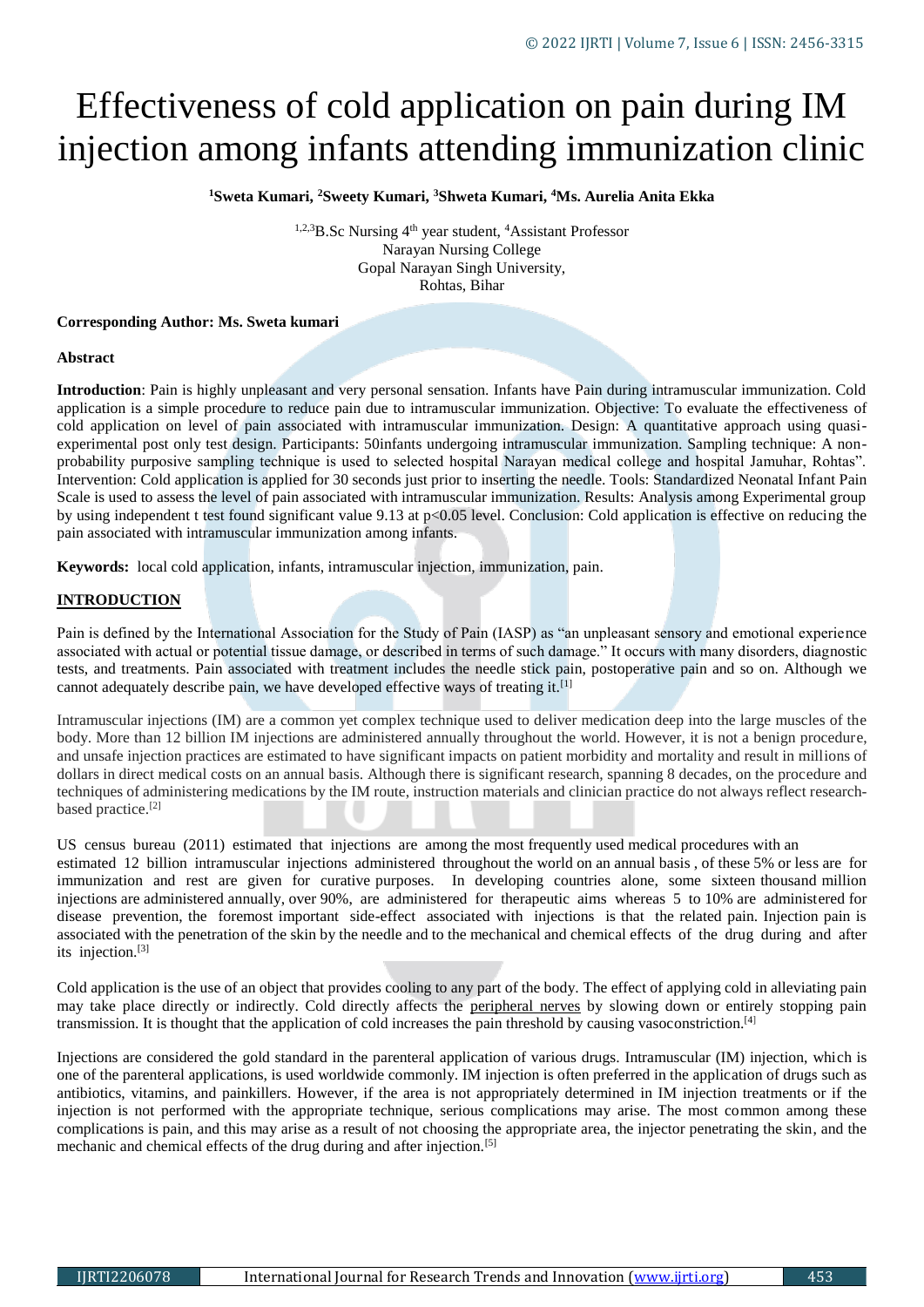# **NEED FOR THE STUDY**

Children are building block of nation. This means they can do something in future. It is significant to be healthy from the beginning of life. To prevent from certain communicable disease, it is necessary to administer vaccine, during vaccine period, children feel pain is common in children. Pain is the most important single cause leading to temper tantrums and untow to prevent from certain communicable disease, it is necessary to administer vaccine, during vaccine period, children feel pain is common in children. Pain is the most important single cause leading to temper tantrums and untoward behavioural changes in children. Everyone has right to get relief from pain. It is only possible either from pharmacological or no pharmacological measures.[6]

The most common cause for procedural pain is injections. So as the part of nursing profession, it is our responsibility to use effective strategies to reduce procedural pain. Undoubtedly procedural pain (injections) is an important source of discomfort for clients, from which all instinctively try to escape. Intramuscular injection are a fairly uncomfortable invasive procedure requiring numerous decisions regarding the injection site, volume of drug to be injected, position of the client during injection and methods to keep the site relaxed to reduce pain.<sup>[7]</sup>

# **STATEMENT OF THE PROBLEM**

"A study to assess the effectiveness of local cold application on pain during IM injection among infants attending immunization clinic in a selected hospital Jamuhar, Rohtas."

# **OBJECTIVE**

- 1. To compare the pain during IM injection between study and control group.
- 2. To find association between the pains of infants during IM injection in study group with selected base line variable.
- 3. To assess the association between the pains of infants during IM injection in control group with selected baseline variables.

# **RESEARCH METHODOLOGY**

## **Research design**

The research design is the overall plan for obtaining answer to the research question. It is indicating how to often data will be collected, what type of comparisons will be made and where the study will take place.

In this study, Quasi experimental research design is used.

# **SETTING OF THE STUDY**

This study will be conduct Narayan Medical college And Hospital (NMCH).

# **ACCESSIBLE POPULATION**

The accessible population of this study infants whose age is between 0 to 12 months

# **SAMPLE**

All the infants attended the immunization clinic of NMCH, Jamuhar. Age group: - 0-4months, 5-8months, 9-12months Gender: - Male, Female

#### **SAMPLE SIZE**

In this study, total sample size is 50 infants

# **SAMPLING TECHNIQUE**

In this study the samples were selected by purposive sampling technique.

# **CRITERIA FOR SAMPLE SELECTION**

# **INCLUSION CRITERIA: -**

- 
- All the infants undergoing IM Injection

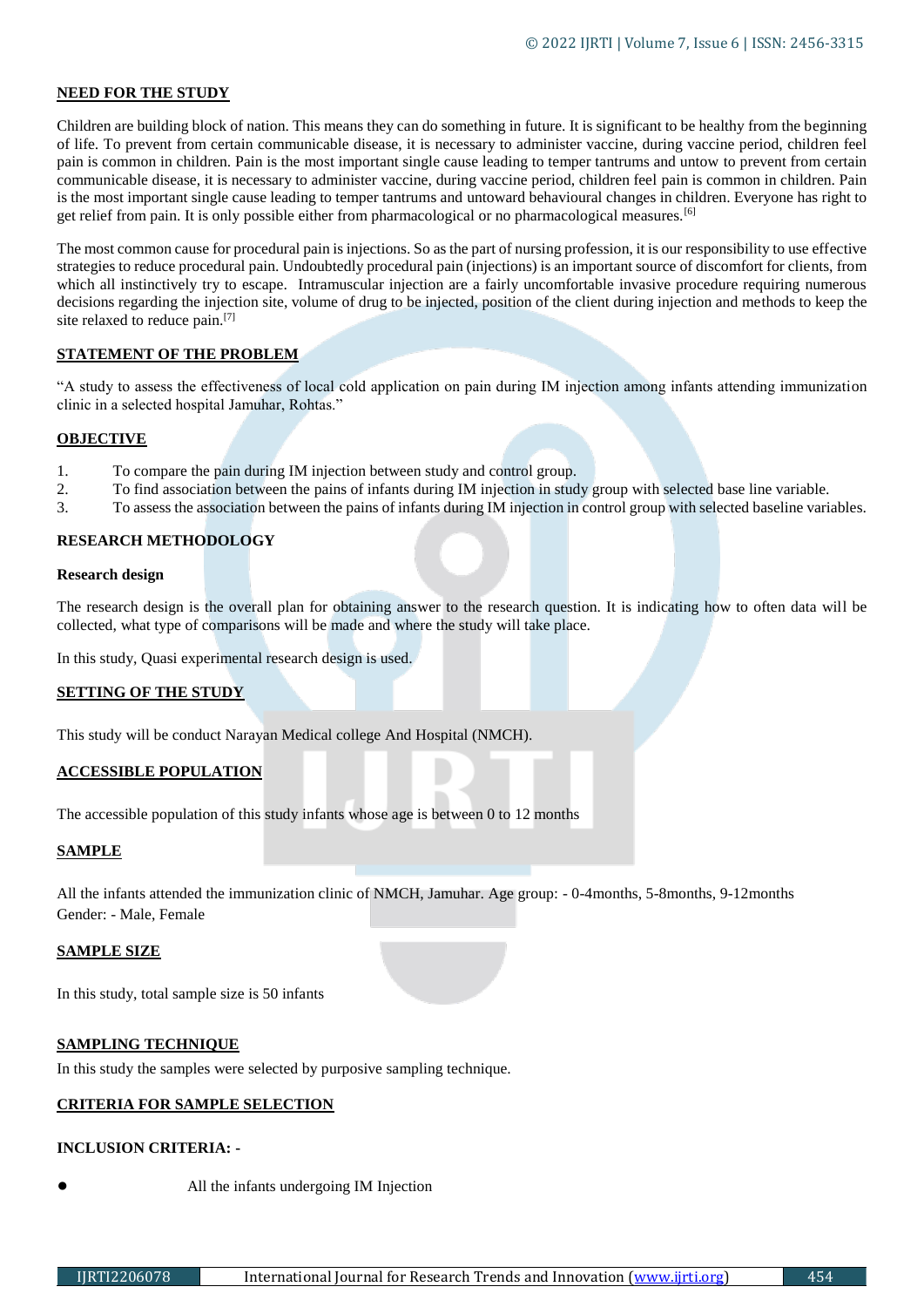Infants who are healthy and attending OPD for routine Immunizations.

# **EXCLUSION CRITERIA: -**

- Infants of mothers who were not willing to participate in the study.
- Infants with neurological deficit
- Congenital deformities.
- Infants with fever and other distress during immunization process.

# **DATA COLLECTION PROCEDURE**

The data collection procedure was done for a stipulated period of 1Weeks in Narayan medical hospital Jamuhar Sasaram. Permission to conduct the study was Obtain from the Superintendent of the hospital. The Sample were informed by the researcher about the nature and the purpose of the study. Informed consent was taken from the mother or caregiver. After explaining the study, ice pack was applied for 30 second prior to intramuscular immunization. At the end of this period intramuscular immunization was given during which pain assessment will be done among infants pain scale. The pain assessment among control group was done without the intervention.

# **MAJOR FINDING OF THE STUDY**



Shows in both of the group majority of the infants were between the age group of 0-4 months that is in experimental group 64% and in Control group 60%. There were no infants between the age group of 5-8months. In experimental group 36% and in Control group 40% infants were between the age group of 9-12

# **Objective 1: To compare the pain during IM injection between study and control group**.

The first objective was to assess the post-test level of pain during intramuscular immunization among infants in experimental group and control group. The study revealed that during post- test, in experimental group 40% infants had mild pain and 56% infants had moderate pain and 4% infants had severe pain. In control group (8%) mild pain and (36%) infants had moderate pain and (56%) infants had severe pain.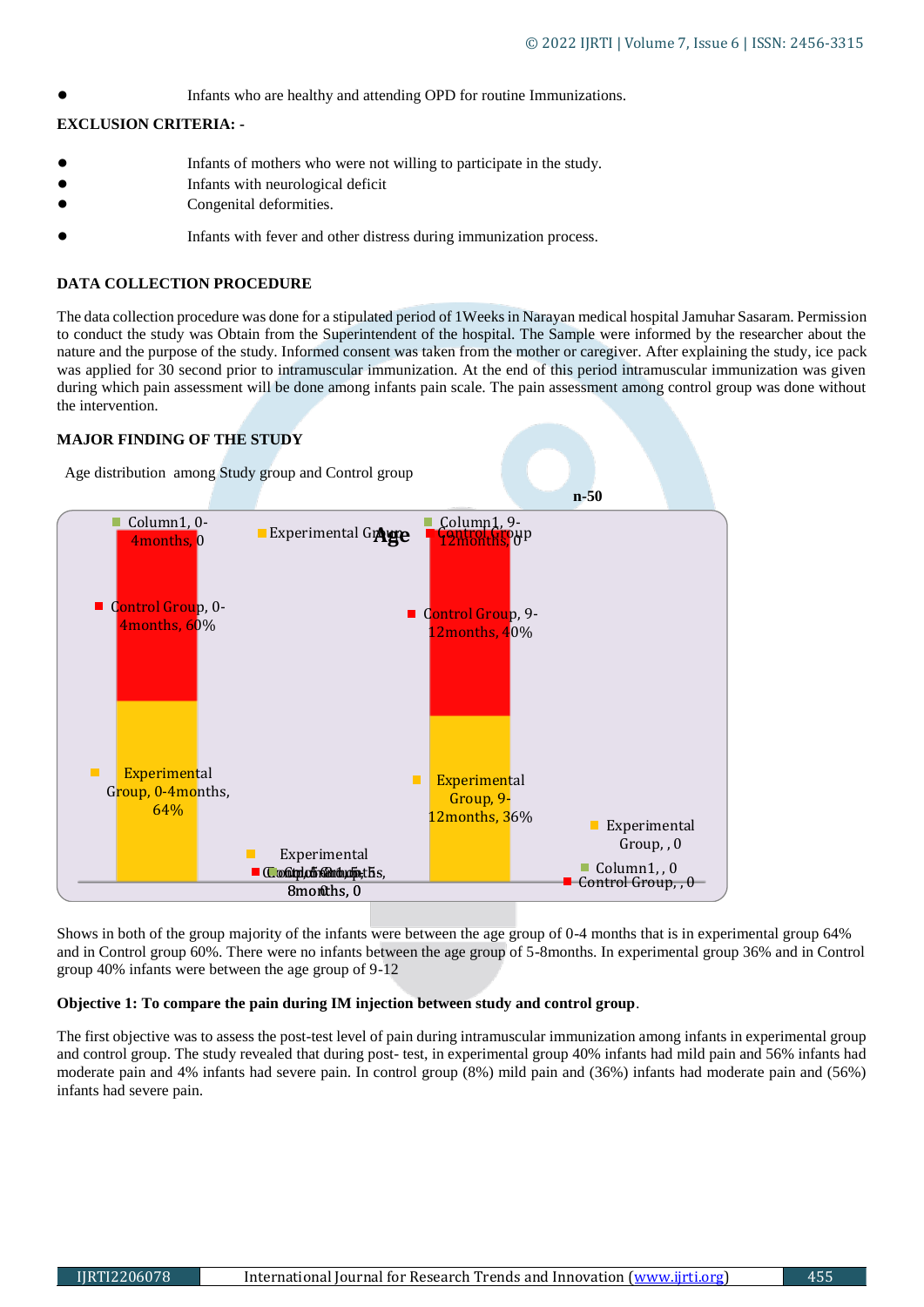| <b>Pain Scale</b> | <b>Control</b> |               | <b>Experimental</b> |               | 't'test | P     |
|-------------------|----------------|---------------|---------------------|---------------|---------|-------|
|                   | N              | $\frac{0}{0}$ | N                   | $\frac{0}{0}$ |         |       |
| Mild              | ∍<br>◢         | 8%            | <b>10</b>           | 40%           | 6.39    | 0.505 |
| Moderate          | - 9            | 36%           | 14                  | 56%           | 0.76    | 0.11  |
| <b>Severe</b>     | 14             | 56%           |                     | 4%            | 29.24   | 0.99  |

Table 4 shows that pain during IM injection in control and experimental group



The majority of mild pain is shown in experimental group that is 10(40%) in experimental group.

Also highest proportion of participants is shown in moderate pain that is 14(56% ) in experimental group.

And the highest proportion of severe pain is 14 (56%) in control pain.

In age group 0-4 month of infant has moderate pain during IM injection

In age group 9-12 month of infants has mild pain during IM injection with p value is 0.417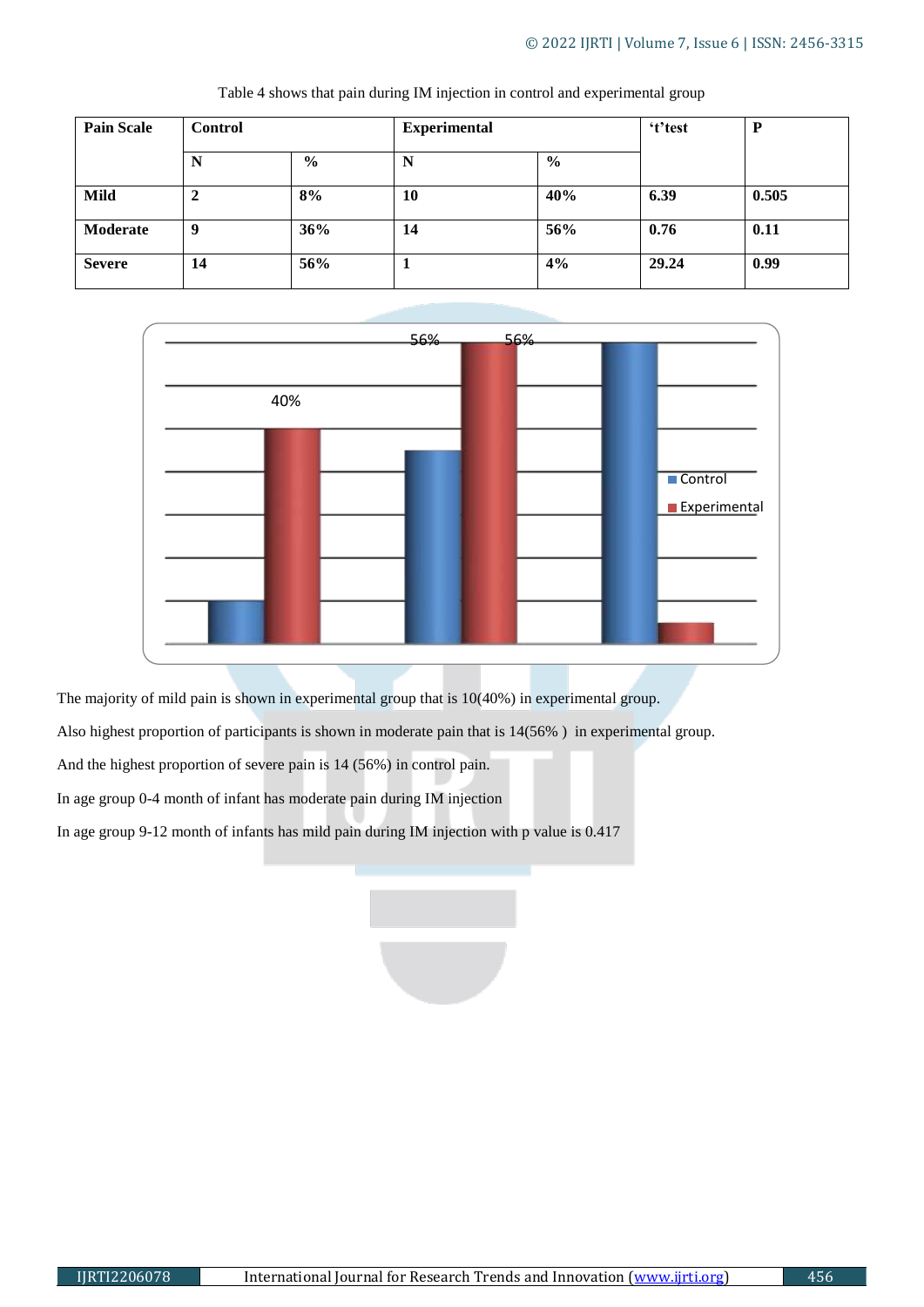# **Objective 2: To find association between the pain of Infants during IM injection in study group with selected baseline variables**.



Fig. no-4 : Gender distribution among Study group and Control group

Presents in experimental group majority of the infants were female 60% and 40% were male while in control group majority infants were male 68% and only 32% were female.

**Age**

Among 16 infant age group of (0-4 months) 10 infants were having moderate pain while 1 infant having severe pain. And in 9 infants age group of (9-12) 5 infants were having mild pain and 5 having moderate pain.

#### **Gender**

Among 25 infants 15 infants are male were 8 infants having moderate pain while 10 infants are female were 5 infants having mild pain.

Table shows that baseline variable of experimental group

| 0.00 | experimental group | $-$<br>$\mathbf{A}$ | Df.<br>ΨI |
|------|--------------------|---------------------|-----------|
|      |                    |                     |           |

|               | N            | <b>Mild</b>    | moderate         | severe           |       |      |  |
|---------------|--------------|----------------|------------------|------------------|-------|------|--|
| AGE           |              | 1.748          | 0.417            | $\overline{2}$   |       |      |  |
| $0 - 4$       | 16           | 5              | 10               | Л                |       |      |  |
| $5 - 8$       | $\mathbf{0}$ | $\mathbf{0}$   | $\boldsymbol{0}$ | $\overline{0}$   |       |      |  |
| $9-12$        | 9            | 5              | $\overline{4}$   | $\boldsymbol{0}$ |       |      |  |
| <b>GENDER</b> |              |                |                  |                  | 0.026 | 0.87 |  |
| Male          | 15           | $\overline{7}$ | 8                | $\boldsymbol{0}$ |       |      |  |
| Female        | 10           | 5              | 5                | $\overline{0}$   |       |      |  |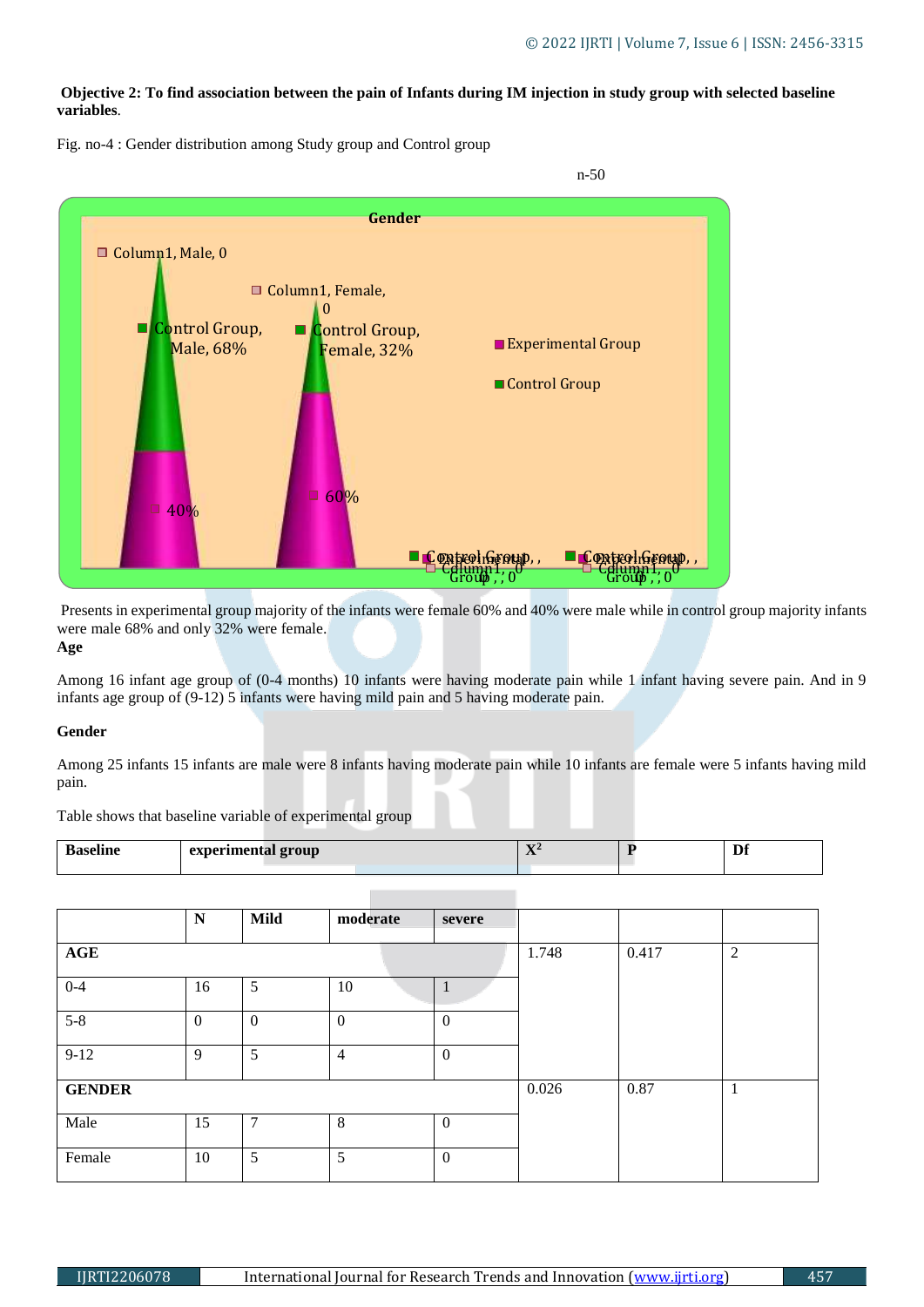| <b>PREVIOUS</b><br><b>HISTORY OF</b><br><b>IM INJ</b> |    | 1.96 | 0.161 |  |
|-------------------------------------------------------|----|------|-------|--|
| Yes                                                   |    |      |       |  |
| N <sub>o</sub>                                        | 16 |      |       |  |



The value is 0.161

**AGE**

**Objective 3: To assess the association between the pain of infants during IM injection in control group with selected baseline variables.**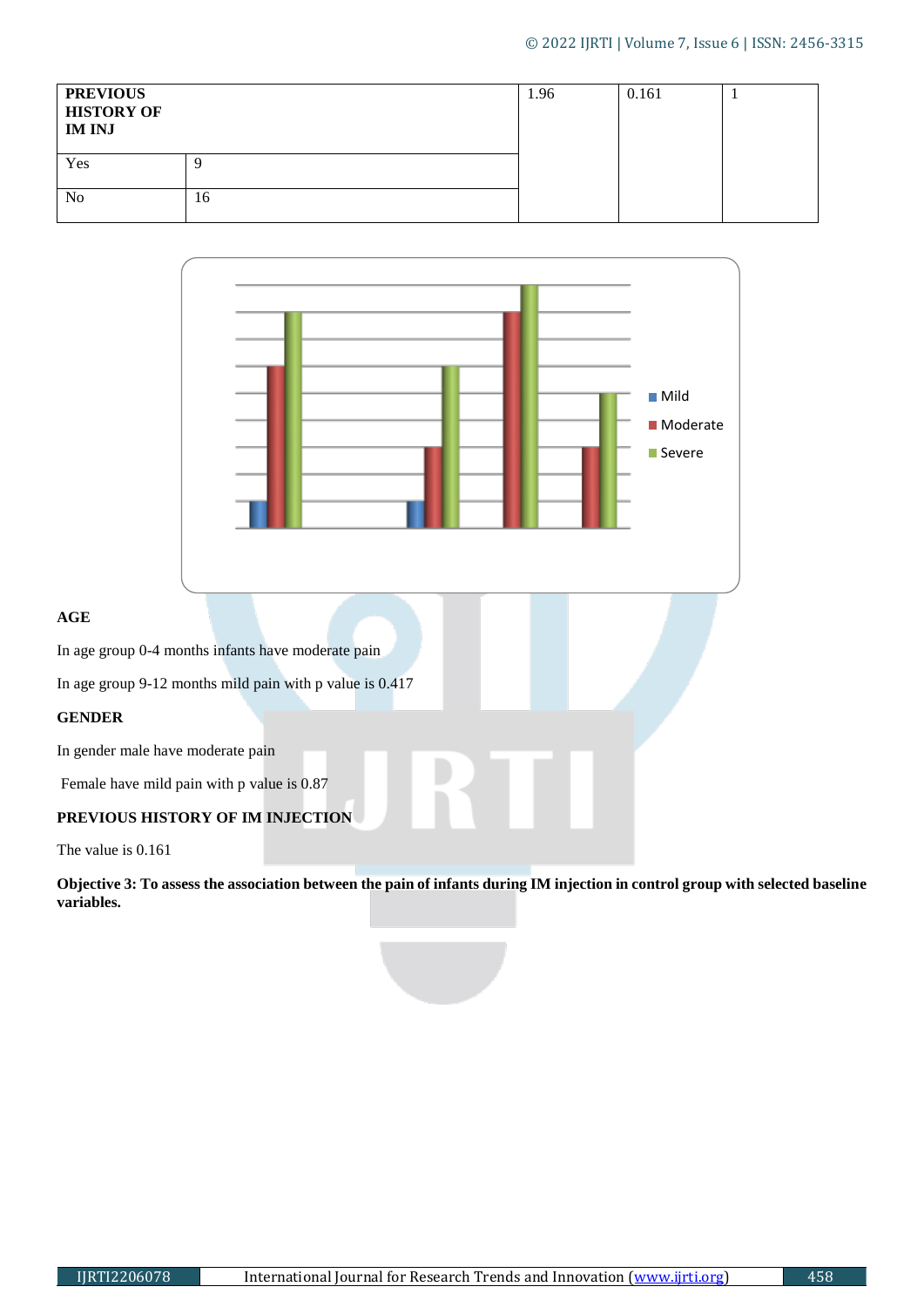Figure no- 5: previous exposure of IM Injection among Study group and Control group



Shows in both the groups majority of the infants had the first exposure of IM Injection, in experimental group 64% and control group 56%. In experimental group 36% and in control group 40% had previous exposure on IM Injection

#### **Age**

Among 15 infants age group of (0-4) 1 infant were having mild pain while 8 infants having severe pain. And in 10 infants age group of (9-12) 1 infant were having mild pain while 6 having severe pain.

#### **Gender**

Among 25 infants 17 infants are male were 9 infants having severe pain while 8 infants are female were 5 infants having severe pain**.**

## **Previous history of IM injection**

Among 25 infant majority of infants (14) where no any previous history of IM injection.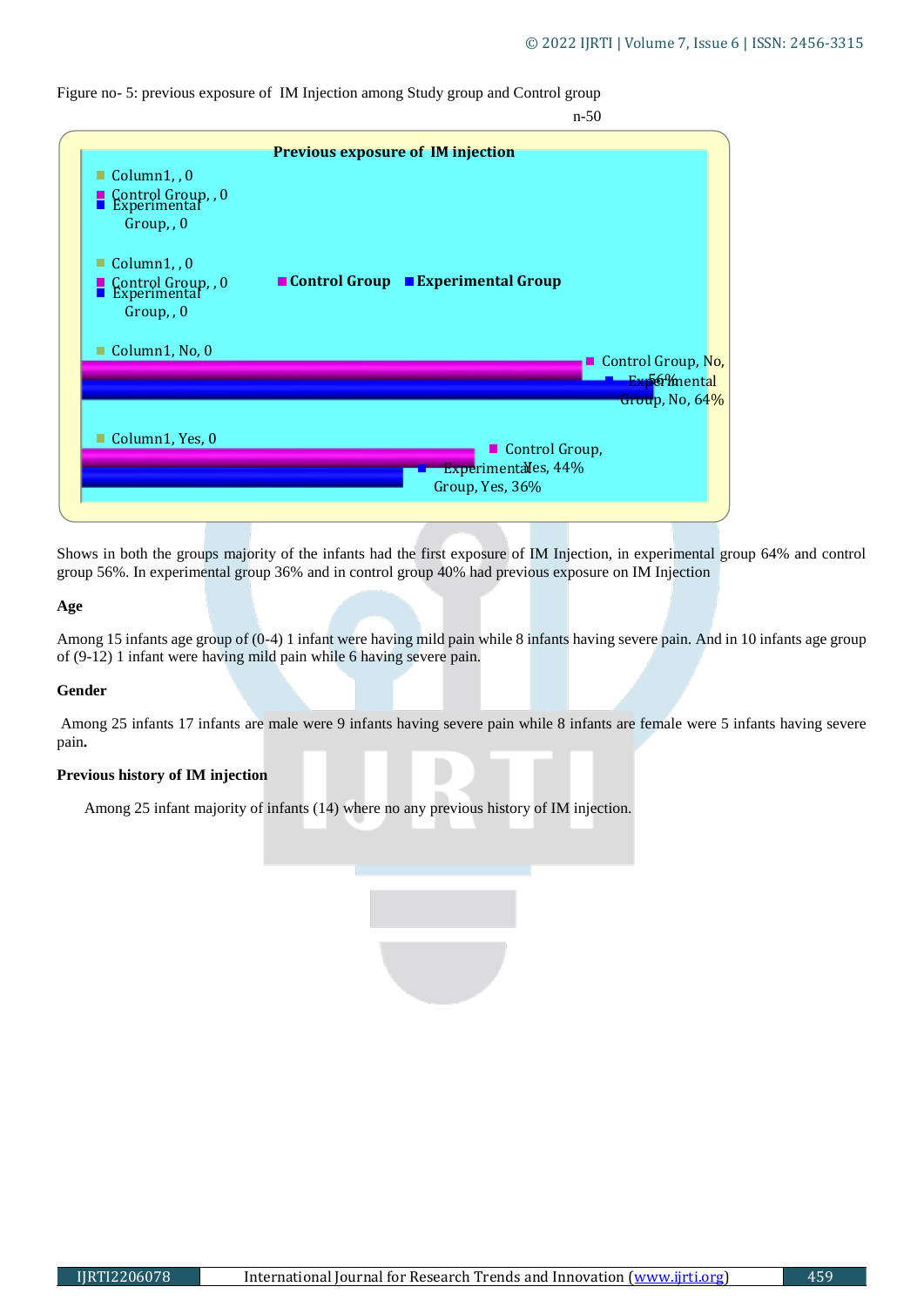| <b>Baseline</b>                                       | <b>Control Group</b> |              |                         |                | $\overline{\mathbf{X}^2}$ | ${\bf P}$      | Df           |
|-------------------------------------------------------|----------------------|--------------|-------------------------|----------------|---------------------------|----------------|--------------|
|                                                       | ${\bf N}$            | mild         | moderate                | severe         |                           |                |              |
| $\mathbf{AGE}$                                        |                      |              |                         | 0.2976         | 0.86                      | $\overline{2}$ |              |
| $0 - 4$                                               | 15                   | $\mathbf{1}$ | 6                       | $\overline{8}$ |                           |                |              |
| $5 - 8$                                               | $\mathbf{0}$         |              |                         |                |                           |                |              |
| $9-12$                                                | 10                   | $\mathbf{1}$ | $\overline{\mathbf{3}}$ | $6\,$          |                           |                |              |
| <b>GENDER</b>                                         |                      |              |                         |                | 0.335                     | 0.5623         | $\mathbf{1}$ |
| Male                                                  | 17                   | $\mathbf{0}$ | 8                       | 9              |                           |                |              |
| Female                                                | $\overline{8}$       | $\mathbf{0}$ | $\overline{\mathbf{3}}$ | $\overline{5}$ |                           |                |              |
| <b>PREVIOUS</b><br><b>HISTORY OF</b><br><b>IM INJ</b> |                      |              |                         |                |                           | 0.54           | $\mathbf{1}$ |
| Yes                                                   | 11                   |              |                         |                | 0.36                      |                |              |
| $\rm No$                                              | 14                   |              |                         |                |                           |                |              |



# **DISCUSSION**

Mary geen (2015) conducted a study to evaluate the effectiveness of cold application on level of pain associated with intra muscular immunization among infants in selected hospitals ´pain is highly unpleasant and very personal sensation. Infants have pain during intramuscular immunization. Cold application is a simple procedure to reduce pain due to intramuscular immunization At Ernakulum sample size 60 Analysis among Experimental group by using independent  $\mu$ W¶ test found significant value 9.13 at p<0.05 level. Cold application is effective on reducing the pain associated with intramuscular immunization among infants.[7]

Joselin Annabel P.C (2013) conducted A true experimental study on effectiveness of ice cube application upon pain perception of children during intra muscular injection Randomization was carried out to select 60 samples and to assign them in the control and experimental group. Ice Cube application was given as intervention in the experimental group. In this study, post test only design was adopted. The researcher manipulated the independent variable i.e., ice application to the experimental group of children. The effectiveness of ice cube application upon the independent variable.[8]

Kavita Kalyan , Jicy Shahji, et all (2019), A true experimental study was conducted to assess the effectiveness of local cold application prior to intramuscular injection to reduce the intensity of the pain. The sample size consisted 60.cold application was applied for 5 second just prior to inserting the needle standardized Numerical pain scale was used to assess the pain level . The